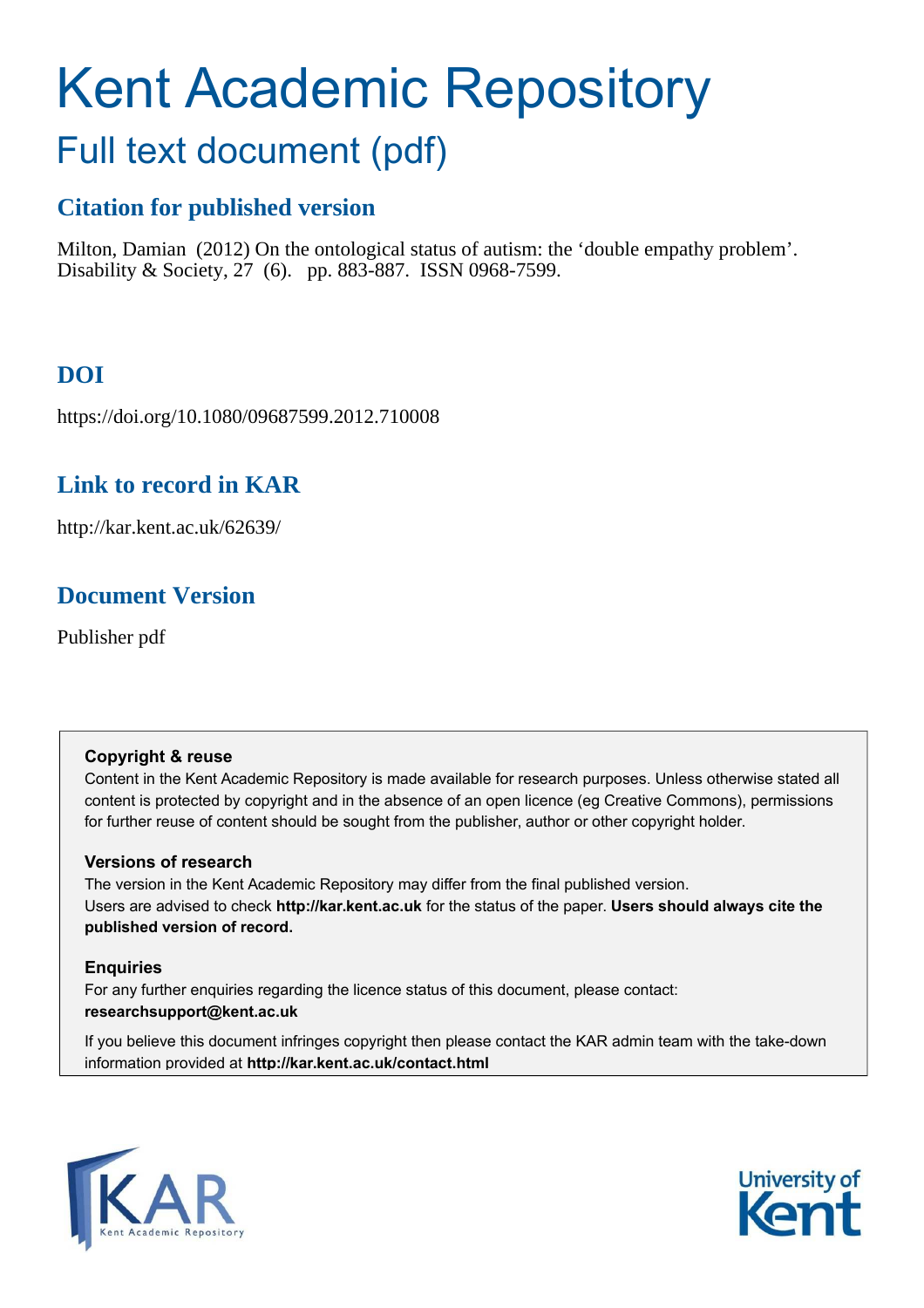#### **CURRENT ISSUES**

#### **On the Ontological Status of Autism: the 'Double Empathy Problem'.**

#### **Damian E M Milton\***

University of Birmingham

(Received  $8<sup>th</sup>$  June 2012; final version received xxxxxxx)

#### **Abstract**

In recent decades there has been much debate over the ontological status of autism and other *neurological 'disorders', diagnosed by behavioural indicators, and theorised primarily* within the field of cognitive neuroscience and psychological paradigms. Such cognitivebehavioural discourses abstain from acknowledging the universal issue of relationality and interaction in the formation of a contested and constantly reconstructed social reality, *produced through the agency of its 'actors' (Garfinkel, 1967). Th*e nature of these contested interactions will be explored in this current issues piece through the use of the term the *'double empathy problem' (Milton 2011a*), and how such a rendition produces a critique of *autism being defined as a deficit in 'theory of mind'*, re-framing such issues as a question of reciprocity and mutuality. In keeping with other autistic self-advocates, this piece will refer *to 'autistic people', and 'those who identify as on the autism spectrum', rather than 'people with autism' (Sinc*lair, 1993).

#### **Introduction**

Socrates: ...Can you point out any compelling rhetorical reason why he should have put his arguments together in the order that he has?

Phaedrus: You do me too much honour if you suppose that I am capable of divining his motives so exactly. (Plato, 1973: 78).

In recent decades there has been much debate over the ontological status of autism and other neurological 'disorders', diagnosed by behavioural indicators, and theorised primarily within the field of cognitive neuroscience and psychological paradigms. The triad of dominant theories that include: theory of mind deficit, executive dysfunction, and weak central

Corresponding author. Email: damianmilton.sociology@yahoo.com

coherence theory, as well as behavioural diagnosis and behavioural psychological intervention paradigms; all position autism as a neurological disorder, a pathological deviance from expected functional stages of development. This approach when applied to the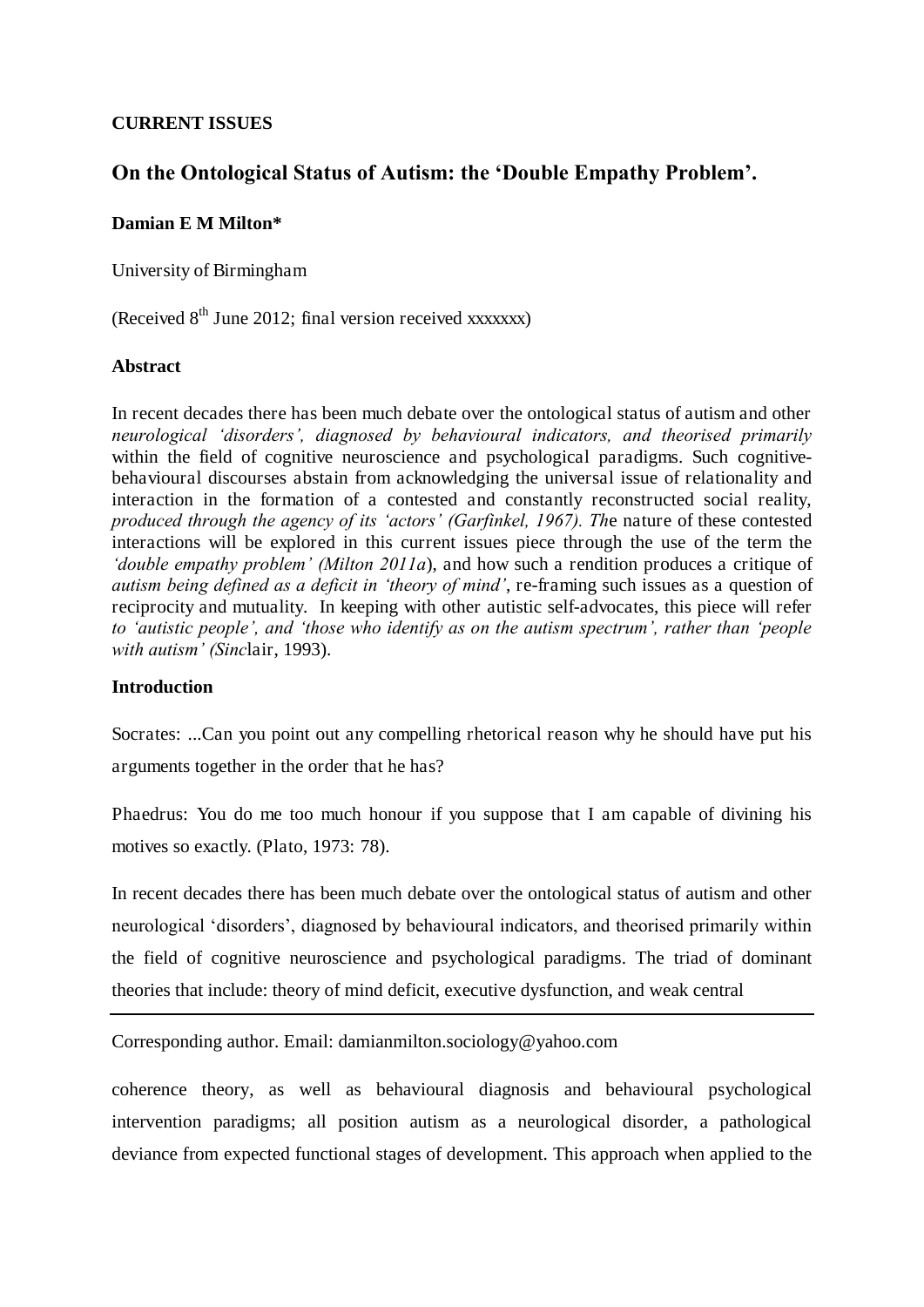education of those diagnosed becomes a 'treatment program' of modifying the 'autistic person' as 'best one can' to fit in with the mainstream culture of society. Such views are informed by research that champions the use of the randomised controlled trial, yet discounts the subjective experiences of those who identify as being on the autism spectrum themselves as worthy of rigorous academic study. Such cognitive-behavioural discourses abstain from acknowledging the universal issue of relationality and interaction in the formation of a contested and constantly reconstructed social reality, produced through the agency of its 'actors'. The nature of these contested interactions will be explored in this current issues piece through the use of the term the 'double empathy problem' (Milton 2011a), and how such a rendition produces a critique of autism being defined as a deficit in 'theory of mind' and social interaction, re-framing such issues as a question of reciprocity and mutuality.

#### **Assumptions of social relationality**

The inability to 'read' the subtext of a social situation is often deemed to be a major feature of those diagnosed as being on the autism spectrum, yet it is suggested here that social subtext is never fully given as a set of a priori circumstances, but is actively constructed by social agents engaged in material and mental production. There is a tendency in the application of positivist methodologies in cognitive psychology and science to incorrectly assume that there is a set of definable social norms and rules that exist for people to follow. This ideology is also supported more explicitly by functionalist sociologists. This is not the philosophy propounded by those of a phenomenological or ethnomethodological persuasion however. The 'theory of mind' and 'empathy' so lauded in normative psychological models of human interaction, refers to the ability a 'neuro-typical' (NT) individual has to assume understandings of the mental states and motives of other people. When such 'empathy' is applied toward an 'autistic person' however, it is often wildly inaccurate in its measure. Such attempts are often felt as invasive, imposing and threatening by an 'autistic person', especially when protestations to the contrary are ignored by the NT doing the 'empathising'.

T*he 'double empathy problem': A disjuncture in reciprocity between two differently disposed*  social actors which becomes more marked the wider the disjuncture in dispositional perceptions of the lifeworld - perceived as a breach in the 'natural attitude' of what *constitutes 'social reality' for 'neu*ro-*typical' people and yet an everyday and* often traumatic experience for *'*autistic people*'*.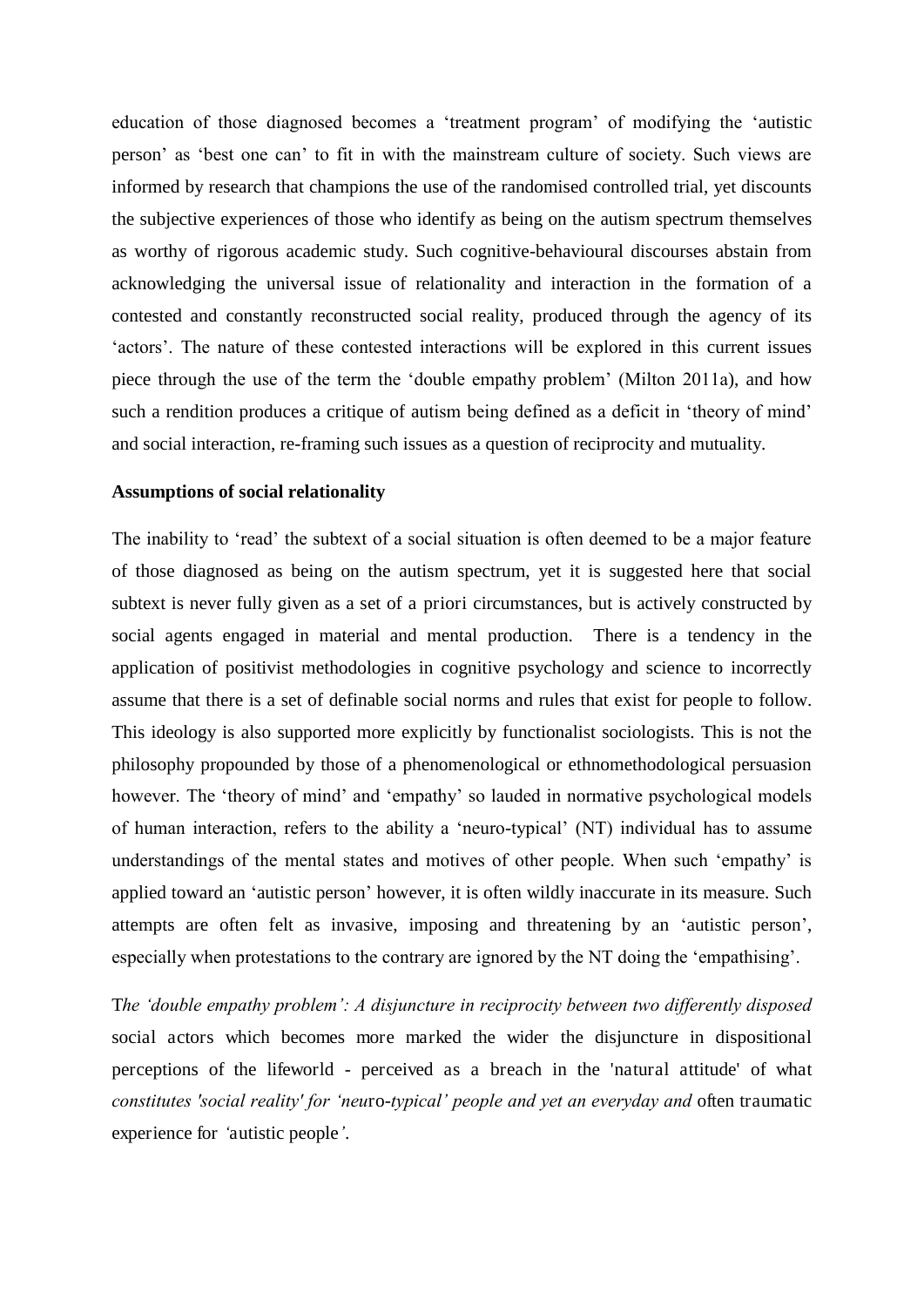To expand on the above definition, the 'double empathy problem' refers to a breach in the 'natural attitude' that occurs between people of different dispositional outlooks and personal conceptual understandings when attempts are made to communicate meaning. In a sense it is a 'double problem' as both people experience it, and so it is not a singular problem located in any one person. Rather, it is based in the social interaction between two differently disposed social actors, the disjuncture being more severe for the non-autistic disposition as it is experienced as unusual, while for the 'autistic person' it is a common experience (Milton, 2011b). The 'empathy' problem being a 'two-way street' has been mentioned by both 'autistic writers' (Sinclair, 1993) and NT writers alike (Hacking, 2009), yet despite such protestations, the 'lack of theory of mind' myth persists.

#### **The stigma of being 'othered' and the normalisation agenda**

To be defined as abnormal is potentially to be seen as 'pathological' in some way and to be socially stigmatised, shunned, and sanctioned. Then if there is a breakdown in interaction, or indeed a failed attempt to impose upon or align toward expressions of meaning, than a person who sees their interactions as 'normal' and 'correct' can denigrate those who act or are perceived of as 'different' (Tajfel and Turner, 1979). If one can apply a label on the 'other' locating the problem in them, it also resolves the applier of the label's 'natural attitude' of responsibility in their own perceptions and the breach is healed perceptually, but not for the person who has been 'othered' (Said, 1978).

#### **Internalised oppression and psycho-emotional disablement**

The imposition of one's views upon another and the subsequent internalisation of this view can be seen to be a form of internalised oppression, where the negative connotations of the normative model of pathological difference becomes a self-fulfilling prophecy (Becker, 1963), leading to a self-imposed psycho-emotional disablement (Reeve, 2011). For those who resist such self-identifications and attempts to normalise, however 'well intentioned', are experienced as an 'invasion' of the 'autistic' 'lifeworld' by people wanting to modify one's behaviour to suit their purposes and not one's own (Milton and Lm, 2012).

#### **Autism and knowledge production**

Although compared to many categorisations of disability, autism has attained a great deal more public attention and that one could say that the label has become a fetishised commodity and even a global industry (Mallet, 2011), yet it is an industry that silences the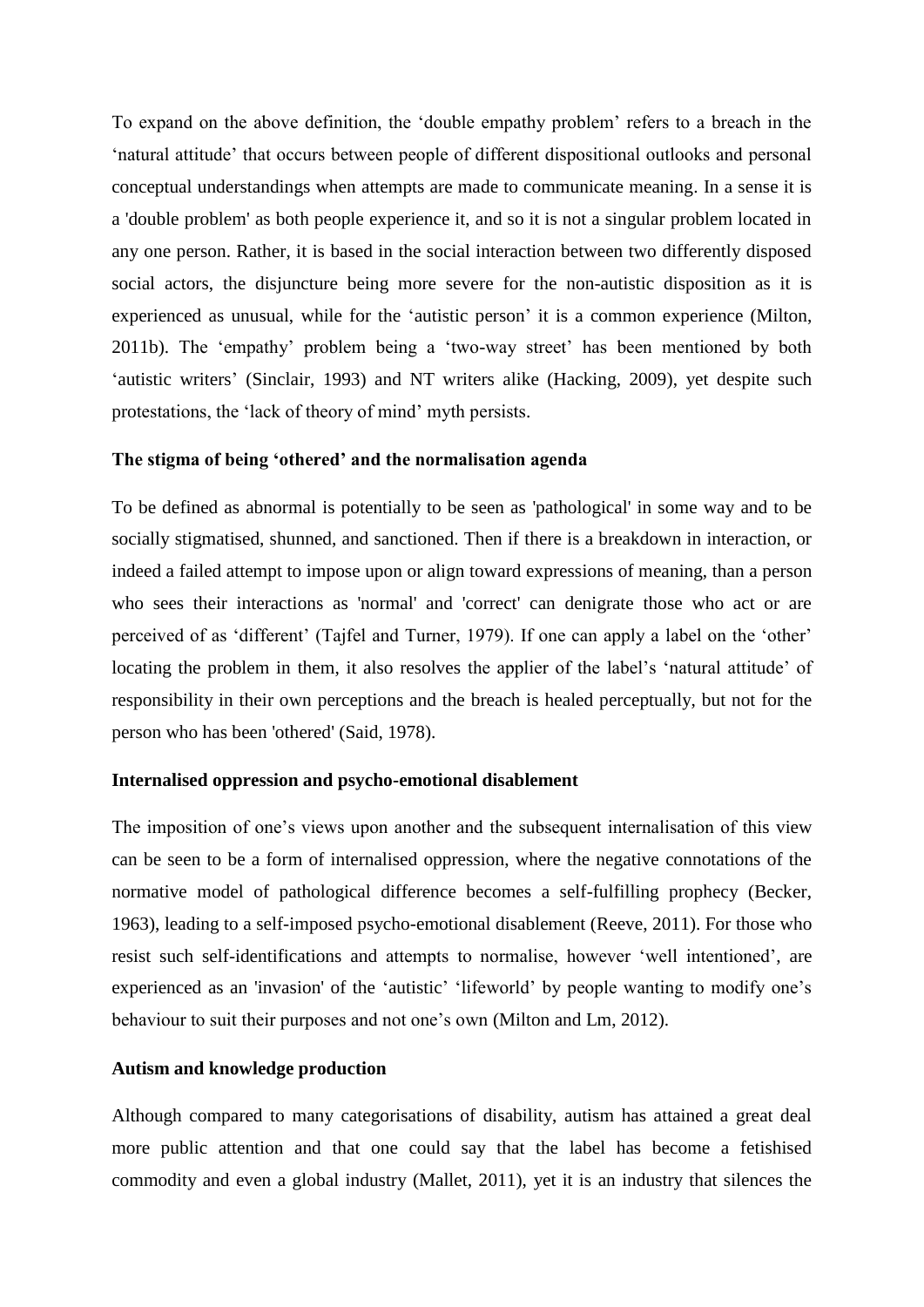autistic voice from any participation, other than in the form of a tokenistic gesture. Therefore, far from owning the means of mental production about one's own culture, the 'autistic individual' becomes the 'product' of the industry, the 'thing' that is 'intervened' with. 'Services' are provided for the carer's of 'autistic people' with often little attention given to the needs of the 'autistic person' as they perceive them to be. Autism is not just an 'invisible disability' to many in terms of a behavioural definition, the 'autistic voice' is made 'invisible' within the current culture of how knowledge produced about 'autistic people' often excludes empowered 'autistic advocates' from such processes.

#### **Implications for service providers**

There is a spectrum in theory and practice more generally regarding service provision for 'autistic people', between at one end those adhering to techniques of behavioural modification, so that children are socialised into what are deemed appropriate behaviours of socially functional future roles. At the other extreme of this spectrum is an ethos of interactive mutuality concerned with the empowerment of individuals and communities, and where dominance and imposition of authority is seen as 'dysfunctional'. Expressions of these extremes could be said to be found more frequently in discourses regarding best educational practice for 'autistic people', ranging from the efforts of the Lovaas model of Applied Behavioural Analysis, through to child-focused and democratic educational ideological preferences. These narratives and practices can be said to be embedded within the wider discursive debate that exists between the medical and social models of disability as played out in the field of autism. It is the view of this author that there is an increasing complacency around the idea that lead professionals and practitioners have a good understanding of what 'good autism practice' entails, for me this is an ongoing imperfect process of interaction and should never be seen as a given.

#### **Conclusion**

The lack of 'social insight' seen to be manifested in the actions of 'autistic people' is both biologically and socially derived, and yet is also historically and culturally situated in discourse. The experience of a lack of realisation or the lack of insight is a very common one in social interactions of many varieties however, and leads to the 'double empathy problem' between differently disposed social actors. Such divergences of perception are inevitable to a greater or lesser extent. So it is true that autistic people often lack insight about NT perceptions and culture, yet it is equally the case that NT people lack insight into the minds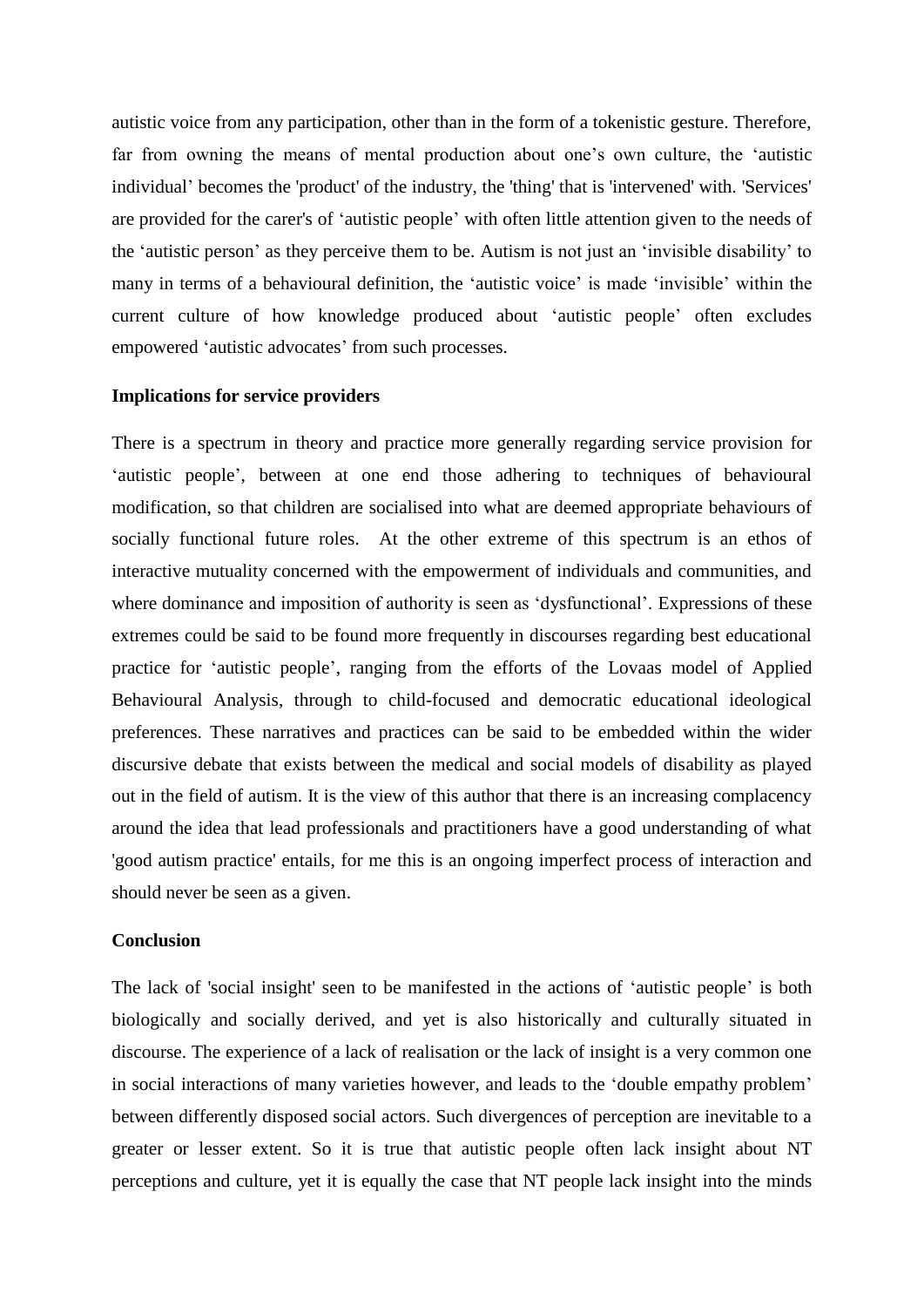and culture of 'autistic people', or that they may lack social insight in other social situations due to an easily repaired natural attitude, and the aligning tendencies of their peers. One could say that many autistic people have indeed gained a greater level of insight into NT society and mores than vice versa, perhaps due to the need to survive and potentially thrive in a NT culture. Conversely, the NT person has no pertinent personal requirement to understand the mind of the 'autistic person' unless closely related socially in some way.

In analysing the interactions that 'autistic people' have with the wider population, it is easy to problematise the definition of autism as a 'social deficit' located within an individual's mind. Differences in neurology may well produce differences in sociality, but not a 'social deficit' as compared to an idealised normative view of social reality. Such definitions may help to signpost disability support services, but they are no way of defining autism in any kind of holistic sense.

*Socrates: But suppose the words used are 'just' and 'good'. Don't we then go each his own*  way, and find ourselves in disagreement with ourselves as well as with each other?

Phaedrus: Undoubtedly. (Plato, 1973: 77).

#### **References**

Becker, H. (1963) Outsiders. New York: The Free Press.

Garfinkel, H. (1967) Studies in Ethnomethodology. New Jersey: Prentice Hall.

Hacking, I. (2009) "Autistic autobiography", in Philosophical Transactions of the Royal Society: Biological Sciences, Vol. 364(1522): 1467-1473.

Mallet, R. (2011) 'Buying New Normals?: When Impairment Categories Become Commodities', Theorising Normalcy and the Mundane, 2<sup>nd</sup> International Conference. Manchester Metropolitan University.

Milton, D. (2011a) 'Who am I meant to be': in search of a psychological model of autism from the viewpoint of an 'insider'. Critical Autism Seminar 18/01/11. Sheffield Hallam University.